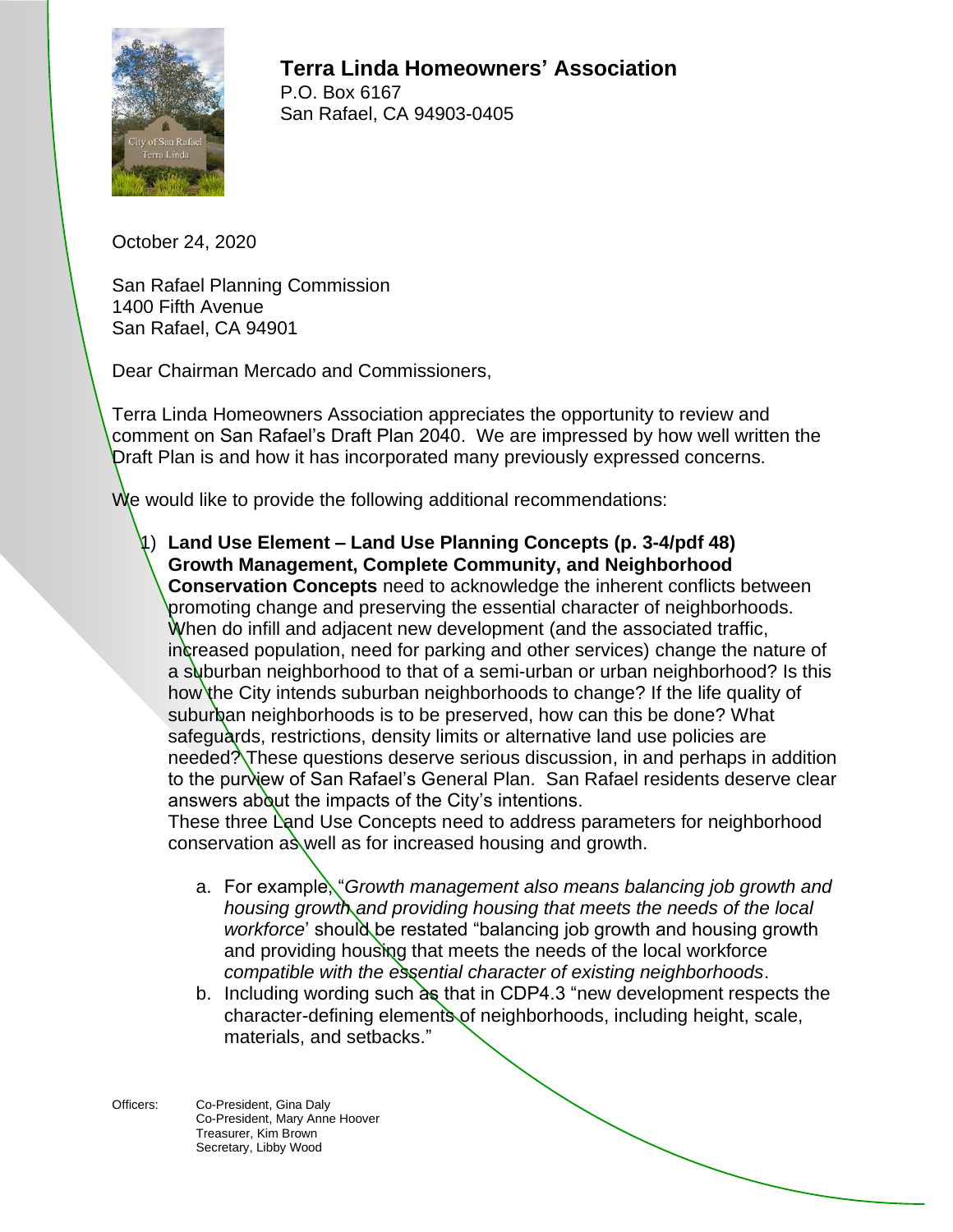- c. Re-use of existing commercial buildings (such as underutilized office buildings) for housing should also receive emphasis in these concepts as this is less disruptive to surrounding neighborhoods.
- 2) **Land Use Element – Land Use Planning Concepts (p. 3-3/pdf 47) Transit-Oriented Development Concept** needs further adaptation to acknowledge that, while TOD may provide benefits in Downtown San Rafael with its "robust network of buses" and SMART train station, TOD may have limited application in suburban neighborhoods, such as North San Rafael, where bus and train service is minimal and automobiles will continue to be primary mode of transportation for much of projected time frame of GP2040. Adding large amounts of new development in these areas will aggravate traffic congestion and gridlock conditions with associated increased GHGs, as well as degraded quality of life as residents struggle to get in and out of their neighborhoods. TOD may accommodate unknown portion (but not all) of trips from new residents near efficient transit hubs but will not decrease trips from surrounding neighborhoods still dependent on automobile transportation. We recommend the following changes:
	- a. Omit the words "the suburban context" in the first sentence: "The 2040 Plan adapts the concept of "transit-oriented development" (or "TOD") to the suburban context of San Rafael."
	- b. **Policy LU 1.3 -- Land Use and Climate Change ((p. 3-18/pdf 62)** Relying on Transit-Oriented Development to be the major vehicle of decreasing greenhouse gas emissions from automobiles ignores a major 'elephant in the room'. Vehicle Miles Traveled are not all equal. Emissions from cars in idling and stopped traffic have a significant impact that is not considered in TOD concepts and that may actually overbalance or negate benefits derived from decreasing the number of miles traveled. Traffic congestion, particularly in automobile-dependent suburban communities, must be factored into plans for development near inadequate train and bus connections (TOD) in these neighborhoods. We endorse Marin Conservation League's additions to the following policies:

**Policy LU 1.3 -- Land Use and Climate Change (p. 3-18/pdf 62) "**Focus future housing and commercial development in areas where alternatives to driving *and minimal increase in traffic congestion* are most viable and shorter trip lengths are possible, especially around transit stations, near services, and on sites with frequent bus service."

**Policy LU 1.3A -- Land Use and Climate Change (p. 3-18/pdf 62)** "This should include data on modes of travel, trip origins and destinations, trip lengths, vehicle ownership, *traffic congestion and duration of idling traffic,* greenhouse gas emissions, and other metrics in areas that are well served by transit.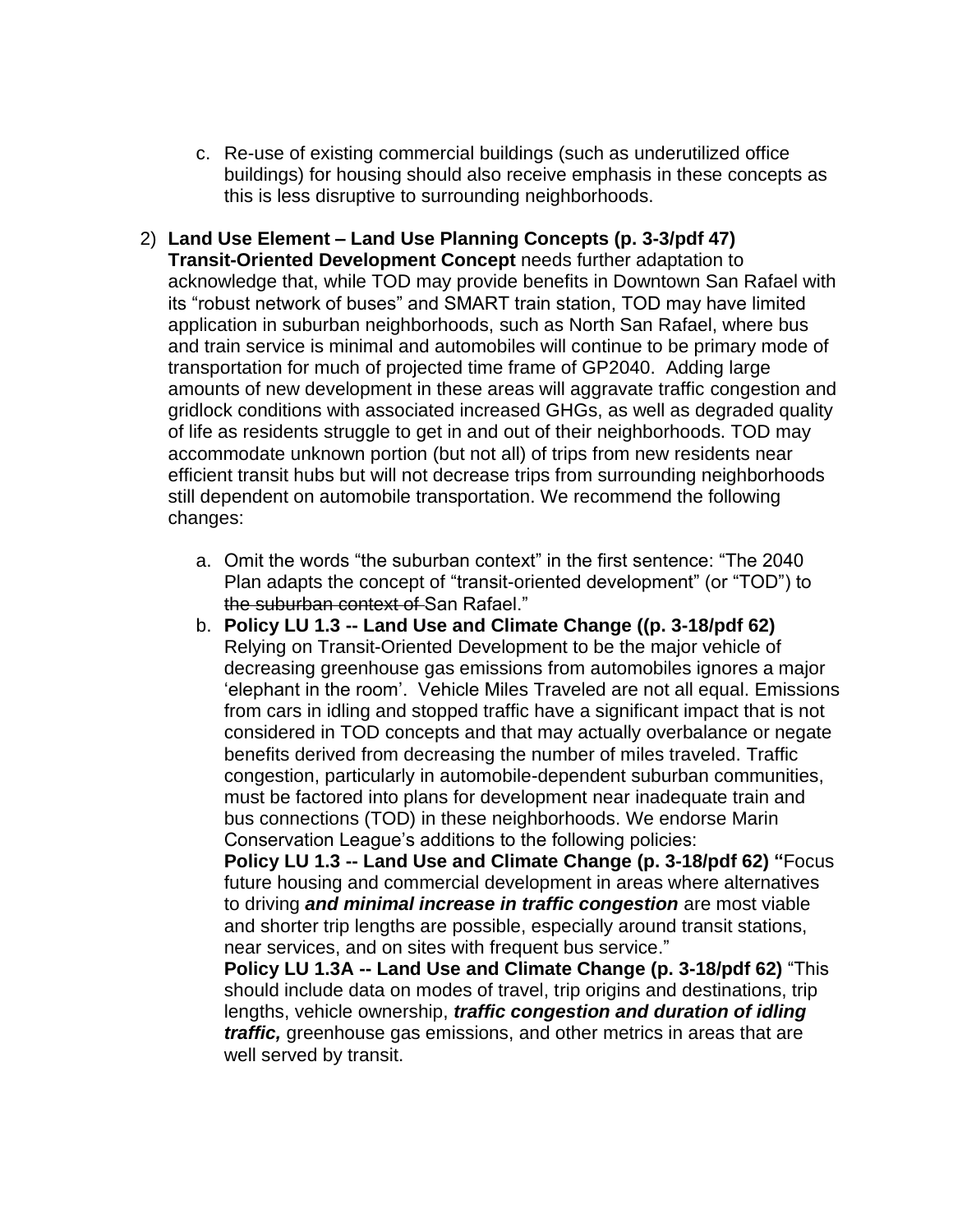3) **Land Use Element – Land Use Element/Public and Open Space Categories (p. 3-14/pdf 58)**

Descriptions of the "Parks, Recreation, and Open Space" and "Conservation" are very human-centric. Besides being natural resources for human use, these areas are also home to multiple species of non-human residents. Preservation and enhancement of habitat and of wildlife corridors should be high priority uses in these land use categories. Wildlife also inhabit or travel through residential, commercial, industrial, and almost all other land use categories in San Rafael. Careful management of wildlife-human interface should be an important part of all land use policies. (See comments on Conservation Element for recommendations.)

4) **Land Use Element – Goals, Policies, and Programs (p. 3-17/pdf 61) and Mobility Element Goals** We endorse the recommendations of the Marin Conservation League for adding "*Protecting environmental quality will be an objective in land use planning*" in Goal LU-1, as well as adding *"Protecting environmental quality will be an objective in planning transportation projects"* in Mobility Element Goal M-1. We also endorse changing Goal M-3 *to "Protect environmental quality by coordinating transportation and land use decisions in ways that reduce greenhouse gas emissions, air pollutants, noise, pollution from stormwater runoff and other environmental impacts related to transportation."*  (Mobility Element to be released)

# 5) **Land Use Element – Policy LU1.9 Clustering (p. 3-20/pdf 64) –**

- a. We endorse Marin Conservation League's recommendation to add "*Encourage wildlife corridors and habitat preservation in areas where adjacent properties share environmentally sensitive areas*." See also comments on Conservation Element
- 6) **Land Use Element – Policy LU2.8 Senior and Disabled Care Facilities (p. 3- 30/pdf 74)**

Demographics and everyday experience show that residents of San Rafael are aging. We have a responsibility, as a City, to encourage development of facilities to meet the needs of aging residents for independent living and levels of assisted care. Similarly, disabled residents need facilities tailored to their needs. The impacts of facilities for these two groups are not equivalent and it is not right to lump them together. Terra Linda has accommodated six major senior housing and care facilities with little problem. However, some neighborhoods in Terra Linda have received a higher density of group homes than other areas of San Rafael, due to the ease of converting single family homes to facilities for physically or mentally disabled adults. While these group homes have been integrated fairly smoothly into the neighborhoods, there is a legitimate question of how many group homes can be accommodated in residential neighborhoods before the neighborhoods begin to feel more "institutional" than "residential." In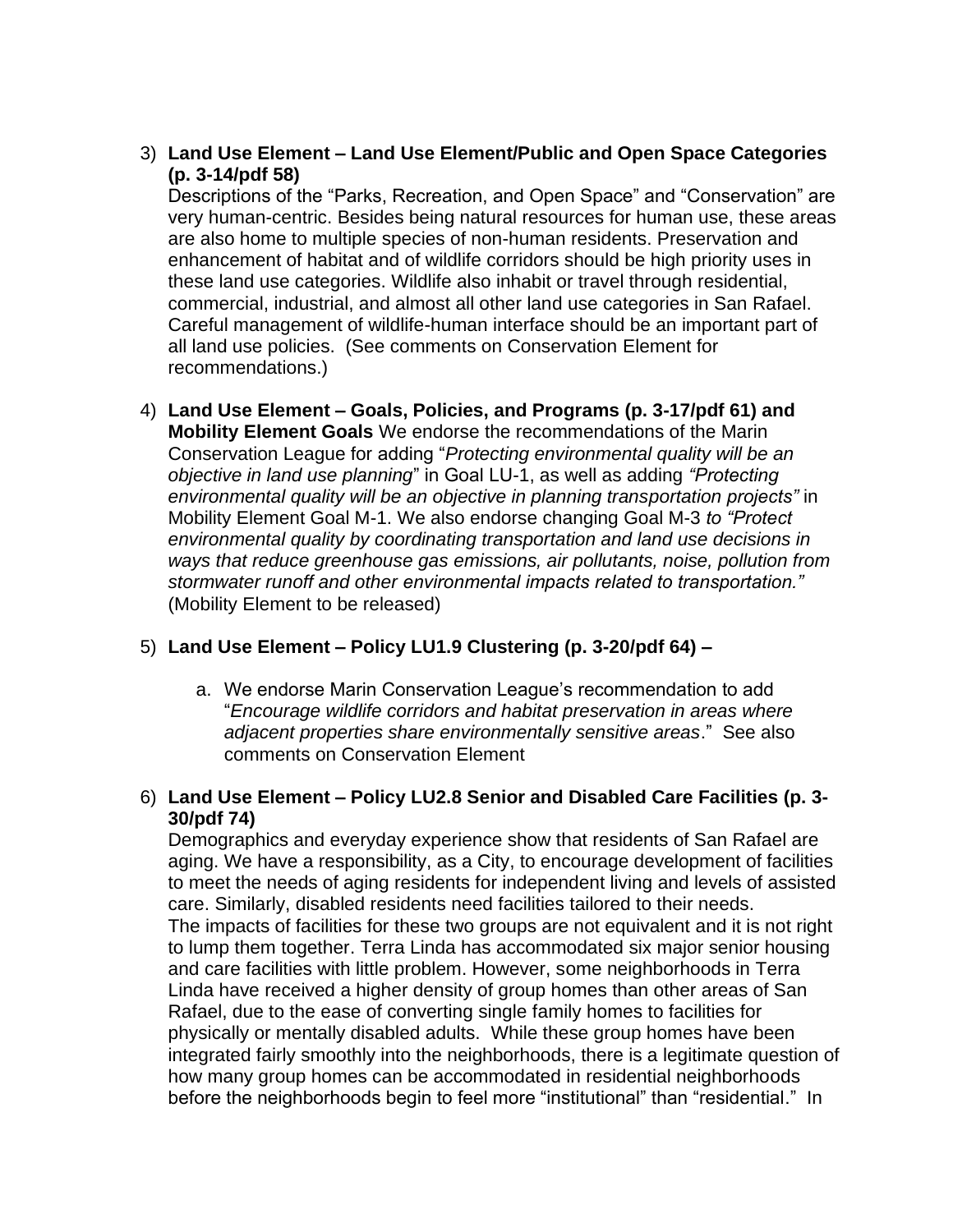past experience, state regulations limit restrictions on spacing of group homes in a community. However, the City needs to give some consideration to the impacts of excessive numbers of group homes in residential neighborhoods.

a. Policy LU2.8 is worded too strongly. It should be changed to state: "Accommodate *Encourage* facilities and services to meet the needs of older and disabled residents, including senior housing, assisted living, and convalescent care facilities; …" Add: "*Encourage community participation and dialogue in development and location of these facilities*"

### 7) **Land Use Element – Policy LU3.2 New Development in Residential Neighborhoods (p. 3-33/pdf 77)**

- a. This policy should apply to redevelopment and remodeling projects as well as new development. Remodeling of building on small lots can have big impacts on the privacy, views, and solar access in adjacent properties. We recommend that this policy be re-titled "**New Development and Redevelopment in Residential Neighborhoods"**
- b. Add: "Minimize reduction of views, privacy and solar access *of neighboring properties*."
- c. Add: "*Encourage wildlife corridors and habitat preservation in areas where adjacent properties share environmentally sensitive areas*."
- 8) **Land Use Element – Policy LU3.7 On-Street Parking (p. 3-34/pdf 78)** This policy addresses mitigation measures for neighborhoods that already have excessive on-street parking demand.

Why is the City waiting until on-site parking is already saturated before addressing this issue?

Some of the problems with excessive on-street parking is due to overcrowding in apartments and other residences, over which the City has limited control. However, some excessive on-street parking is due to inadequate on-site parking provided by new development and re-development. In the rush to create more housing and attract business, San Rafael is in danger of encouraging more neighborhoods to have over-saturated on-street parking. This dramatically changes the quality of life in these neighborhoods and poses safety and health issues as motorists seek parking further from their destinations.

- a. **Policy LU3.7** should apply the requirements in **LU3.7A** to ALL neighborhoods, not just to neighborhoods that are already experiencing excessive on-street parking.
- 9) **Land Use Element – Policy LU3.9A Neighborhood-Serving Uses (p. 3-35/pdf 79)**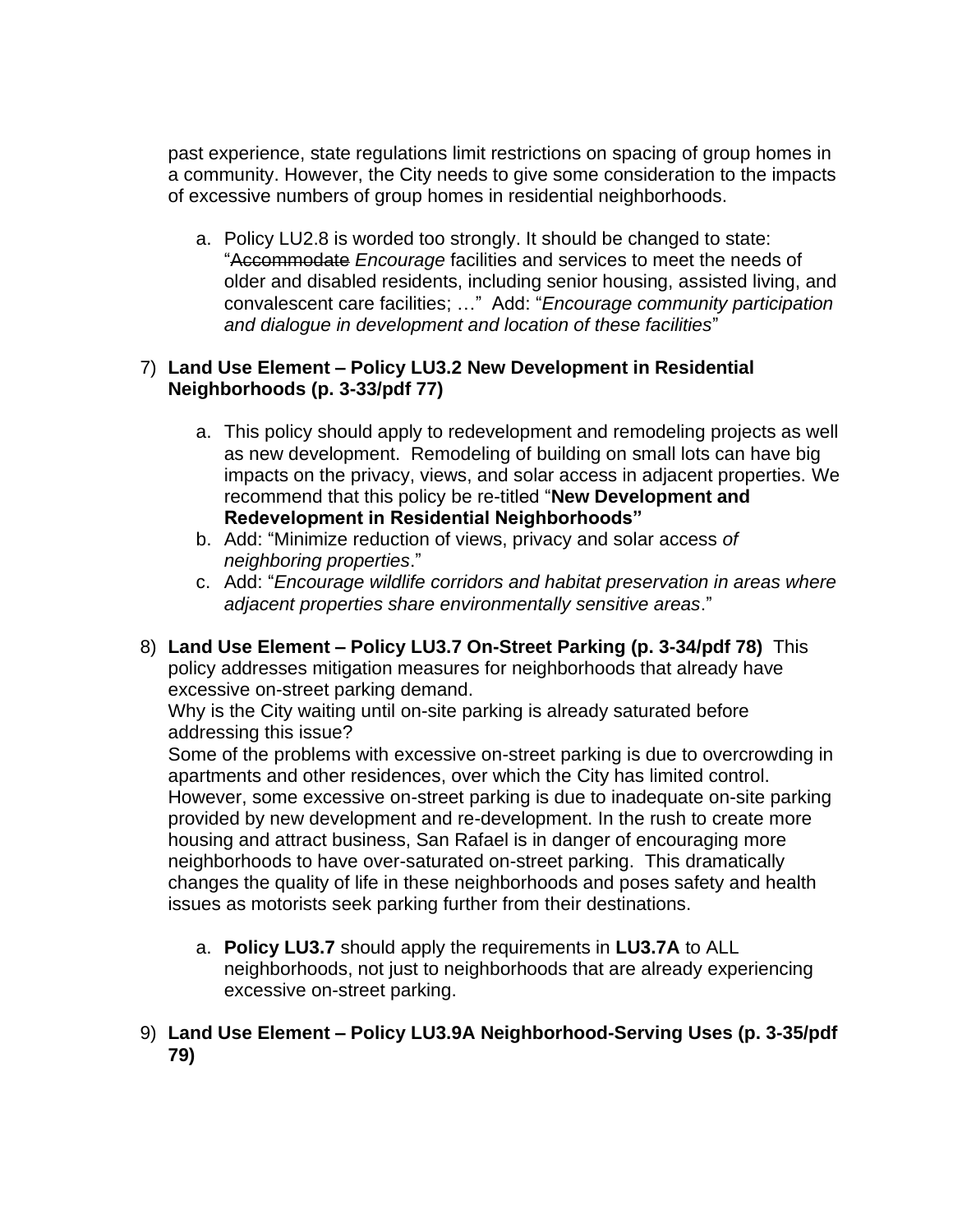Please add *"hardware & household maintenance, household goods, grocery stores, dry-cleaning, hair salons, postal & telecommunications services,"* to the examples of Neighborhood Serving Uses.

### 10)**Neighborhoods Element/ North San Rafael Town Center**

We want to reiterate previous comments about important revision to some of the policies in this Element, specifically:

- a. **Policy NH 4.2 e) North San Rafael Town Center (p. 4-55/pdf 136) "**Strengthen the role of the North San Rafael Town Center… This should include revitalizing Northgate Mall and surrounding business areas by encouraging: …e) Expanding the Mall, including improving the mix of activities and upgrading the appearance of the buildings and landscaping" **It is preemptive of the North San Rafael PDA planning process for GP2040 to state that Northgate Mall should be expanded.** Many changes will be planned for Northgate Mall during the PDA/Precise Plan process—reconfiguration, different composition, and other changes should be planned through this process. It is confusing and potentially harmful for the City to taking a position in the General Plan that the Mall should be expanded. This policy should be changed to read: "*Upgrading*" or "*revitalizing*" rather than "expanding."
- b. **Policy NH 4.2 j) North San Rafael Town Center (p. 4-55/pdf 136) "**Preserving and strengthening Northgate Mall as a significant tax revenue generator for the City."

**This policy should be eliminated. This policy is preemptive of the North San Rafael PDA planning process. It also is a biased and unfair policy, which has not been applied to Downtown San Rafael, East San Rafael, or any of the other retail or commercial areas of San Rafael.** What is the City's intent in including this policy in General Plan 2040? It makes it appear like the City has an underlying agenda for what should be developed at the North San Rafael Town Center and is not entering into the PDA planning process in good faith.

c. **Policy NH 4.7A [Terra Linda] Community Improvements (p. 4-60/pdf 140)**

Add the following improvements in the Terra Linda area:

*g) Collaborate with Miller Creek School District and San Rafael School District to create additional public recreation opportunities at underutilized sports fields, such as those at Santa Margarita Elementary School. h) Encourage safety improvement to infrastructure, including moving overhead power and communications lines underground along Freitas Parkway and Del Ganado Road, and throughout the Terra Linda neighborhoods as opportunities emerge.*

d. **Policy NH 4.7A Beautification and Restoration Projects (p. 4-60/pdf 140)**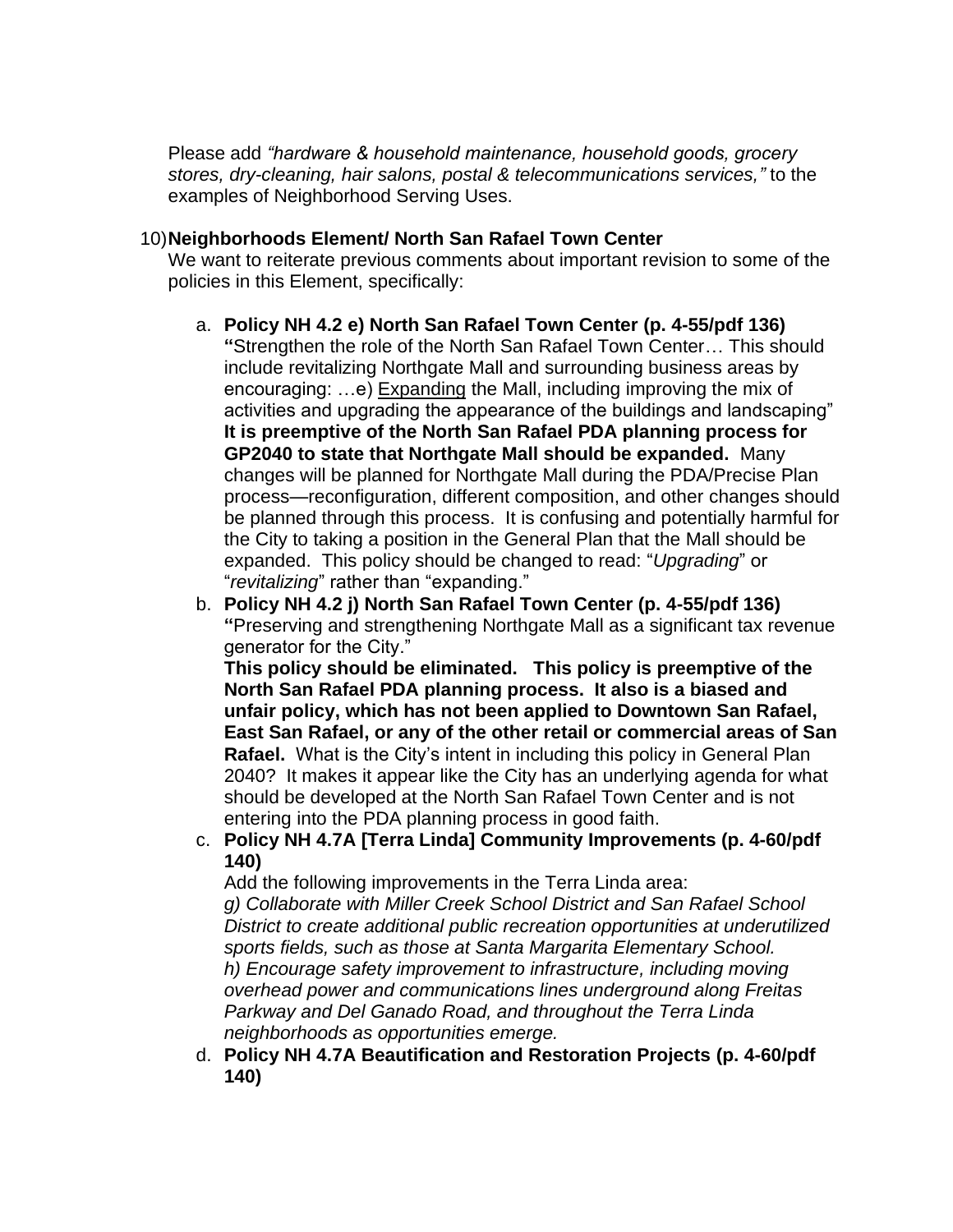Change the wording of Program item (c) to better reflect the restoration intent for Santa Margarita Creek. Successful tree planting requires sufficient space for the root balls to expand and to access ground water. There are examples of struggling and dying trees along the channelized Las Gallinas Creek in the center of Freitas Parkway because they do not have these necessary resources. Removing the concrete bottom of creeks channel will allow more absorption of water into the water table and creating larger planting areas for new trees will improve odds that they will survive. These are first steps in creek restoration and can be applied to Santa Margarita Creek as well as to Las Gallinas Creek. We recommend the following change in wording:

"Pursue the following beautification and restoration projects in Terra Linda: *c) Improvements toward restoring the hydrologic function of Santa Margarita Creek, including possible removal of concrete channel bottom and expansion of planting area for successful* tree planting. Tree canopies will help to lower water temperatures and protect water quality."

11)**Neighborhoods Element/ Terra Linda (p. 4-58, pdf 138)** The narrative description of Terra Linda should be expanded with more context and detailed information, similar to the level of detail of smaller neighborhoods in Central San Rafael and Downtown. We suggest the inclusion of some of the following elements:

Terra Linda occupies the valley floor of the Las Gallinas Creek watershed west and northwest of the Northgate Town Center. Coastal Miwok (Ewu) were the original residents of this valley. In the early 1900s, this valley was occupied by the ranch and dairy farm of the Manuel T. Freitas Family, immigrant Portuguese owners of part of the Rancho San Pedro, Santa Margarita and Las Gallinas Mexican land grant. The Freitas family donated land near the main ranch house where St. Isabella's Catholic Church and School was built in 1961.

Terra Linda was developed with planned developments of affordable ranch-style homes in the mid-20<sup>th</sup> century. The valley's main arterials, Manuel T. Freitas Parkway and Del Ganado Road followed Santa Margarita Creek, which was channelized at that time. Many of the first homes were built by Joseph Eichler, exhibiting some of the first "midcentury modern" style of single-story residences with hydronic heat in concrete slab foundations, post and beam construction with glass walls opening to private back yards and internal atriums. About 900 homes in Terra Linda built by Joseph Eichler from 1955 to 1965 now provide a historic element and are complemented by contemporary development of Alliance and Kenney homes. The curvilinear streets in these neighborhoods have long been known for the fall colors of their street trees. The history of Terra Linda's transition from "ranches to ranch homes" was documented in a 2014 oral history project by several community members in conjunction with the Marin County Library.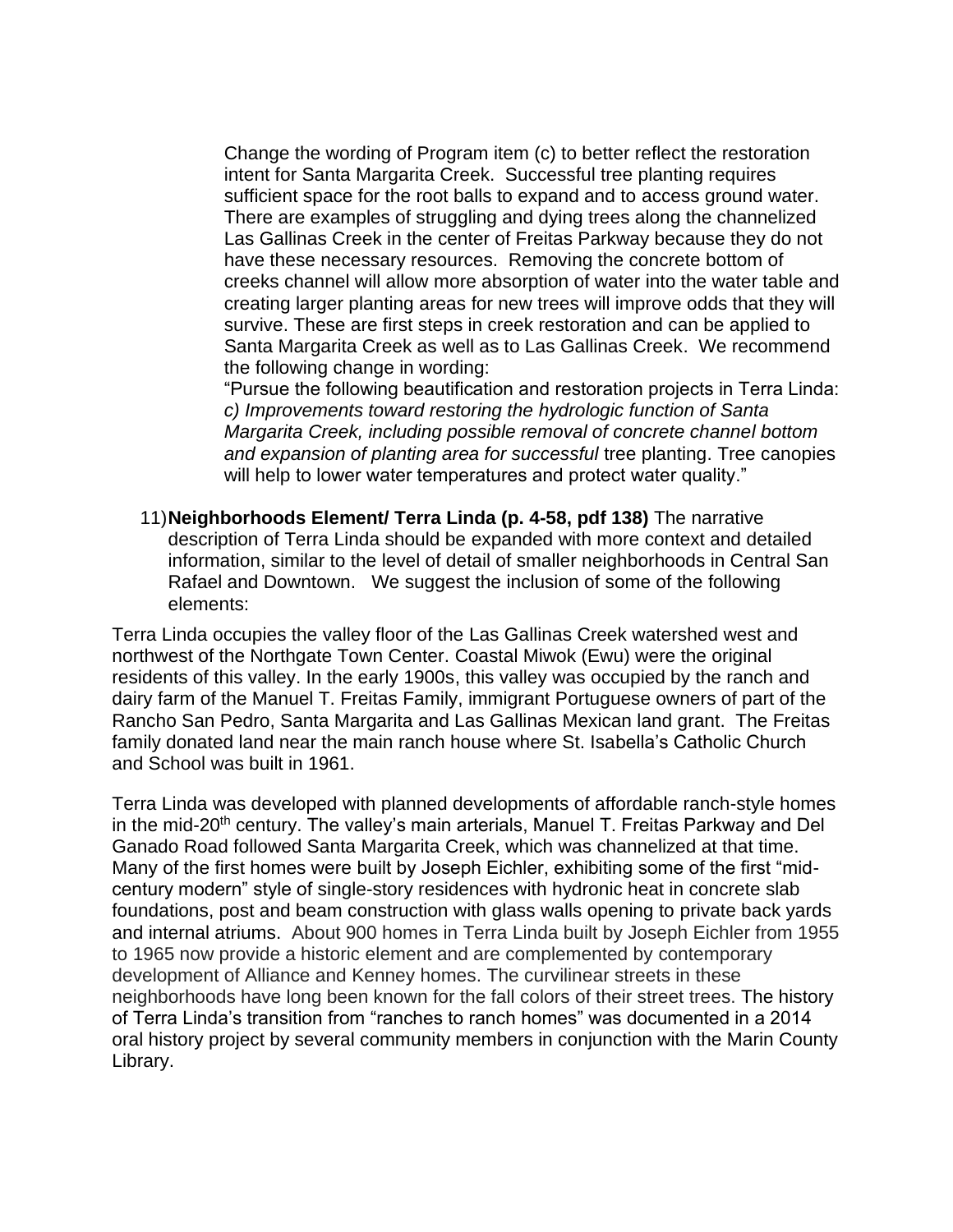Commercial development in Terra Linda began with construction in 1957 of localservice Scotty's Market and Terra Linda Shopping Center. Guide Dogs for the Blind was also an early resident of Terra Linda, moving to its current campus on Las Gallinas Avenue in 1947. The following three decades saw booming development in adjacent areas with construction of the Marin County Civic Center (1960) and Northgate Mall (1966), and expansion of Highway 101 into a freeway. Terra Linda saw the addition of Terra Linda High School (1960) and five public elementary schools, and Kaiser Hospital (1976), a major facility in the Kaiser Permanente Network and one of the three major hospitals in Marin County. These decades also saw condos developed at the western end of Freitas Parkway and the addition of apartment buildings, condominiums, medical and general offices, senior housing, two more shopping centers, and a major hotel boundary where Terra Linda merges with the North San Rafael Town Center.

Terra Linda was annexed to San Rafael in 1972 in conjunction with construction of the Terra Linda Community Center and pool. One of the oldest and largest community gardens in Marin County was created with volunteer effort in 1972. In 1975, Terra Linda residents organized a local bond measure and partnered with the City and County to purchase the hillsides surrounding Terra Linda. This 1172-acre preserve, the Terra Linda-Sleepy Hollow Open Space, is now managed by Marin County and is a major ecosystem and recreation resource, as well as a beautiful backdrop for the Terra Linda community.

Civic spirit and community pride are strong in Terra Linda, with robust volunteer participation in schools, youth organizations, and business, civic, park and environmental groups. Homeowner and neighborhood associations have advocated on the community's behalf with over 200 Terra Linda residents participating in the workshops and activities in 1994 and 2002 to create the North San Rafael Vision. Residents of Terra Linda value the safe, relaxed family-centered community with its mild climate, abundant sunshine, and close interface with the natural environment. Arts and cultural events are also a staple for Terra Linda residents. With their proximity to the County Civic Center and Dominican University, residents enjoy access to events, farmers' markets, festivals and expositions including the award-winning Marin County Fair.

Resident concerns include: preservation of the identity and character of Terra Linda's residential neighborhoods, including safeguarding privacy, views, and solar access; creation of a North San Rafael Town Center with a variety of housing and local-serving businesses that are compatible in scale, mass and quality with the surrounding community; disaster and wildfire preparedness; traffic and neighborhood entryways, including evacuation and emergency vehicle access; pedestrian and cyclist safety, including completion of the North San Rafael Promenade; enhancement of the natural environment, including undergrounding utilities along Freitas Parkway and restoration of Santa Margarita and Gallinas Creeks; mitigation of excessive on-street parking and street trash near high density residential complexes; park maintenance; and services for youth and the elderly.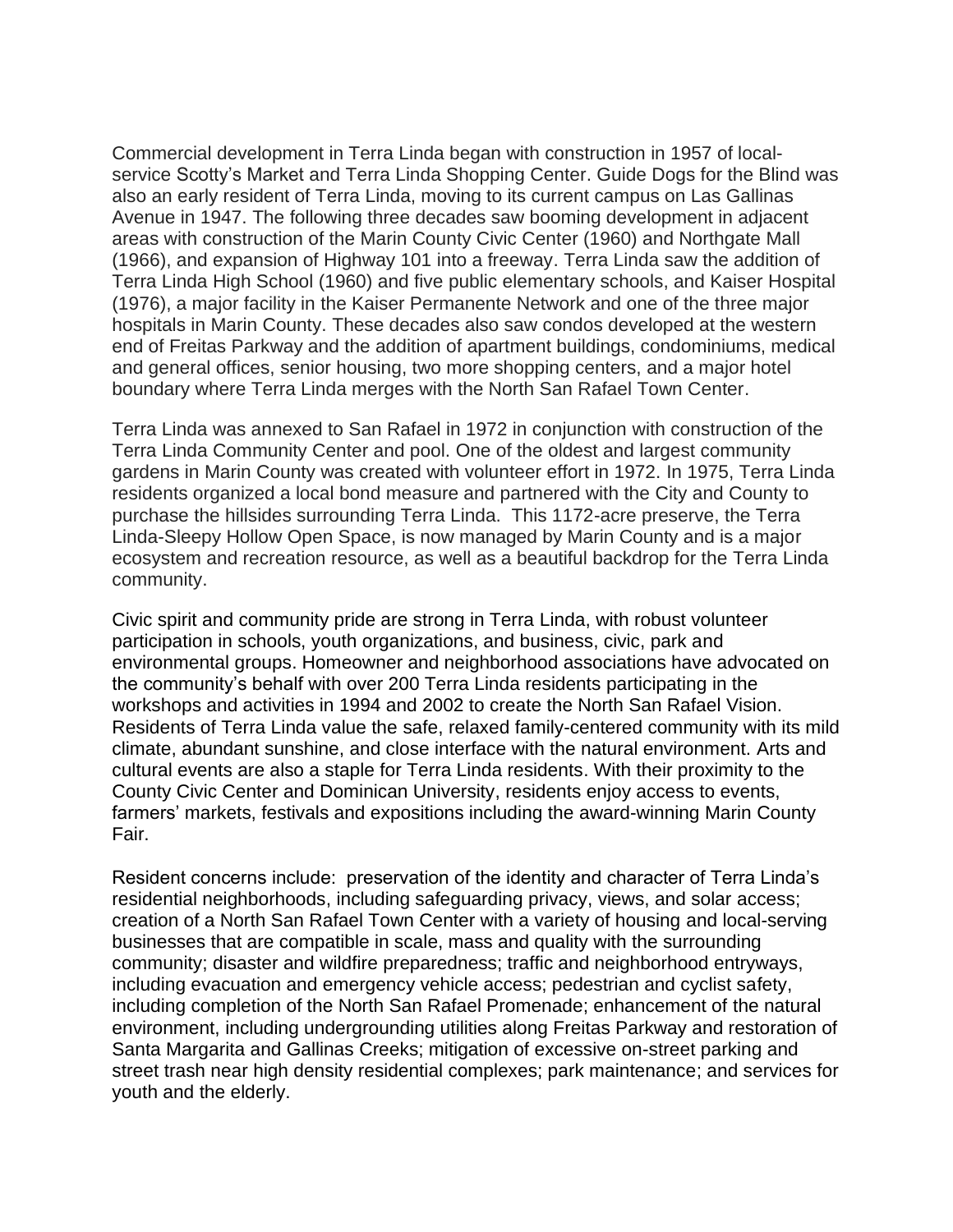**12)Conservation and Climate Change Element (p. 6-1, pdf 197)** This Element does a good job describing the abundance of natural environment that San Rafael enjoys and the many benefits that residents enjoy from the close proximity with the surrounding ecosystems. The Element sets goals of protecting and restoring the natural environment but is lacking much detail on how this can be accomplished, particularly with continued growth of the human population and pressures to increase the built environment and activities that are disruptive to natural communities. Now is a critical time to collaborate with County and State, private and public landowners, and other stakeholders (similar to the "One Tam" collaboration on Mt. Tamalpais) to develop a **Wildlife and Ecosystem Master Plan** that will detail how to protect the wildlife and habitats that are part of San Rafael.Many people move to San Rafael because of its unique balance between the human and natural environments. Without specific attention to preserving this balance of human habitat and wildlife habitat, this unique partnership will degrade and dissipate as the human population increases and the climate changes. As San Rafael has been a leader in many other planning measures, the City needs to continue to lead by recognizing rights and needs of their wildlife residents and including them in shaping future growth**.**

**Goal C-1: Supporting Our Natural Communities** Protect, restore, and enhance San Rafael's environment and natural communities **(p. 6-6, pdf 202)**

- **a. Add a policy and program items to create a Wildlife and Ecosystem Master Plan in collaboration with County, State, private landowners, and other stakeholders.** This Master Plan should include an analysis of the habitat and wildlife corridor needs of major species identified in the San Rafael Planning Area, identification of existing areas of habitat and wildlife corridors (see Policy C1.11), identification of priorities for conserving and enhancing necessary habitat and corridors and mitigating wildlife-human conflicts, and action items for implementing these priorities.
- **b. Wetlands (p. 6-6, pdf 202)** Acknowledge the importance of adjacent upland habitat in the descriptions of Wetlands habitat and accompanying policies and program items. During storms and high tides, creatures that live in wetlands seek refuge in adjacent upland areas when their wetland homes are flooded. Preservation of adjacent dry upland areas is a critical part of wetland preservation. These areas must not be converted to built spaces, parking lots, or other uses that render them unusable by sensitive species and other wetland creatures. This needs to be considered in **Wetlands Protection and Mitigation policies** (p. 6-7, pdf 203) and also in planning for individual developments, such as **Canalways** (p. 4-48, pdf 129).

### **Goal C-2: Clean Air (p. 6-21, pdf 217)**